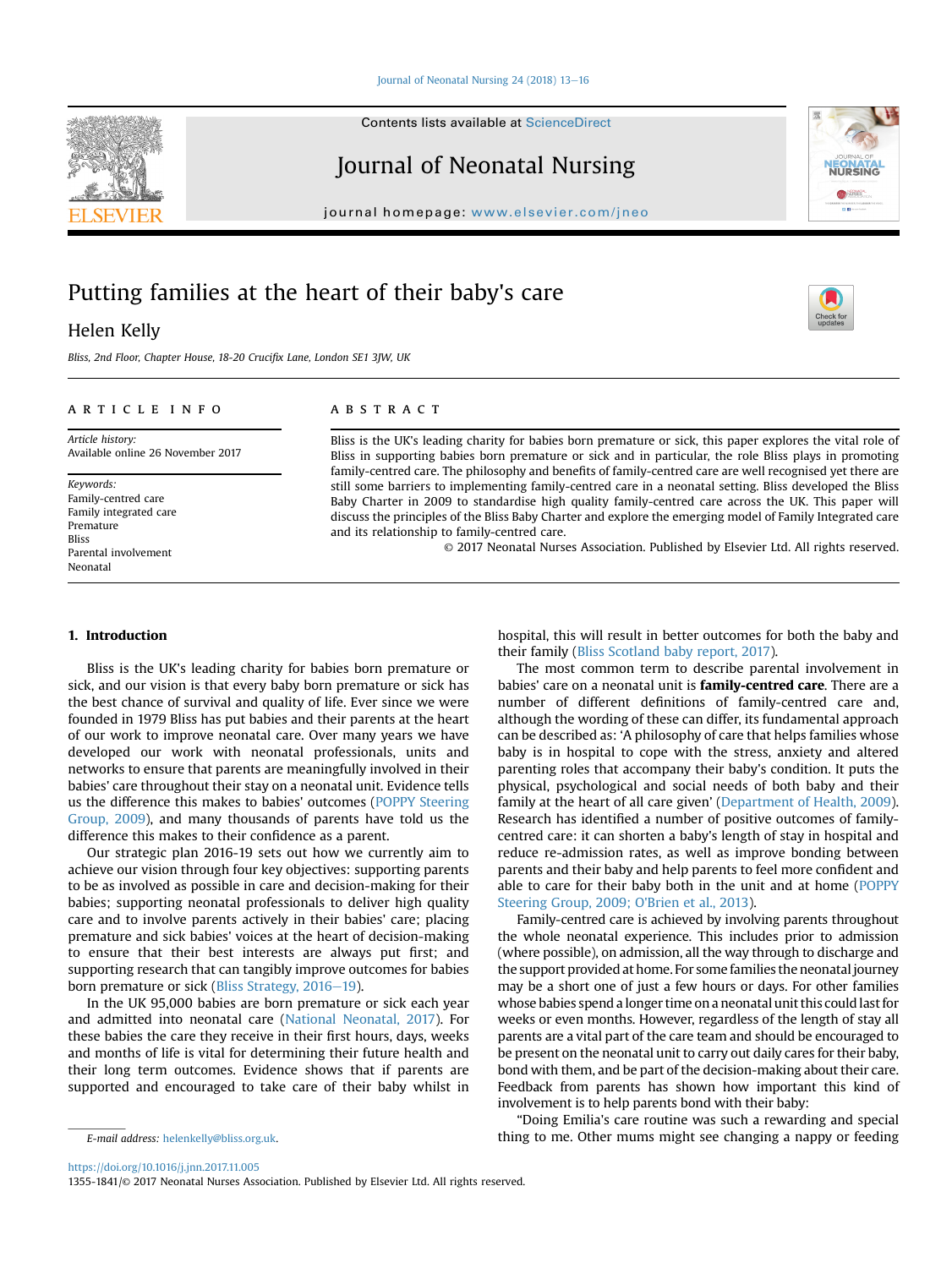expressed milk through a syringe as a bit of a chore but to me these simple things meant everything. I couldn't pick her up or take her out in her pram so helping with her care routine was how I would bond with Emilia and I absolutely loved doing it." Mother of a baby born at 28 weeks.

"The nurse invited me to help her with Olivia's cares. After that I would count down the hours until I could go back and see her, I felt ready now. She was 11 days old when I changed her nappy and washed her with cotton buds, it was amazing." Mother of a baby born at 28 weeks.

There has been significant change and development over the years in the involvement of parents in their baby's neonatal care. In the earliest days of special care units parents were routinely separated from their babies throughout their entire hospital stay, allowed to see them only through the glass windows of 'viewing corridors' for fear of causing infection among these vulnerable babies7.

Times have moved on significantly since then and the importance of parents being involved in their baby's care is now widely accepted in the UK. However, in 2009 the POPPY (Parents of Premature Babies Project) report identified that there was insufficient attention being paid to how best to deliver genuinely familycentred care in neonatal units across the UK, and significant variation in practice between units as a result ([POPPY Steering Group,](#page-3-0) [2009](#page-3-0)).

Bliss strongly supports a family-centred care approach to neonatal care, and we advocate this at the heart of all our work. In this paper we describe in more detail:

- 1. Our flagship Bliss Baby Charter programme, designed to support the standardisation of family-centred care across the UK
- 2. The importance of providing appropriate facilities and accommodation to enable parents to spend as much time as possible with their baby
- 3. The need for high quality developmental care training for neonatal staff to be at the heart of family-centred care, to ensure they deliver the optimum environment and care for babies and their parents
- 4. The emerging model of Family Integrated Care, and Bliss' role in supporting best practice across the UK.

### 2. The Bliss baby charter

The Bliss Baby Charter was first developed in 2009 as a set of seven core principles to standardise the foundations for high quality family-centred care across the UK. Since then, the Bliss Baby Charter has evolved into a comprehensive practical framework for neonatal units to self-assess their family-centred care and use as a tool to improve the quality of the care they deliver. The Charter enables units to audit their practices and develop action plans to achieve tangible changes that benefit babies and their families. Implementation of the Baby Charter ensures that parents are supported to look after their baby in a developmentally supportive environment.

Captured in seven core principles, the Charter ensures that families are at the centre of the care for their baby whilst on a neonatal unit. The seven Bliss Baby Charter principles cover:

- Social, developmental and emotional needs
- Decision making
- Specialist services and staff
- Benchmarking
- Unit information and support
- Feeding
- Discharge

Within each principle a series of detailed standards describe what facilities, guidelines, training, information and support should be in place to encourage parents to be with and care for their baby as much as possible. Units participating in the Charter are able to work towards Bliss Baby Charter accreditation - this can take place after a unit has gone through at least two audit and action planning cycles, and comprises an assessment conducted by health professional and parent assessors, who must agree that units are delivering at least 90 per cent of the standards for each of the principles within the Charter in order for accreditation to be awarded.

The Bliss Baby Charter gives units a clear focus that is based on, and supports, national standards including the Department of Health Toolkit for neonatal services (2009), the All Wales Neonatal Standards, 2nd Edition (2013) and Neonatal Care in Scotland: A Quality Framework (2013). The Charter has become a wellrecognised standard for family-centred care and a framework for quality improvement within the neonatal community, and has recently been included as a Quality Indicator in NHS England's Quality Surveillance Team peer review process.

The Charter promotes a consistent level of family-centred care within different units and neonatal networks across the UK, which is not only important in its own right to ensure consistency of care, but is also particularly important given the number of babies who are transferred between units during their neonatal journey. As of October 2017 over 150 units across the UK are actively participating in the Bliss Baby Charter in England, Wales and Scotland, and three units have been accredited.

# 3. The importance of facilities in delivering family-centred care

For babies to have the best possible outcomes it is essential that their parents are able to care for them on the neonatal unit, and that their time on the unit lasts as long as they would like without frequent and lengthy interruptions from having to go home to sleep, eat, leave for ward rounds or due to running out of money for parking ([Families kept, 2016](#page-3-0)). The provision of sufficient family facilities - including accommodation, travel costs, financial support, and kitchen facilities - is therefore essential to support parents in spending as much time as possible with their baby on a neonatal unit, and therefore to deliver high quality family-centred care.

Conversely, a lack of adequate facilities on or close to the neonatal unit presents a considerable barrier to parents spending time with and being involved in the care of their baby, which can have a significant impact on vital aspects of care such as breastfeeding and bonding ([Neonatal Intensive Care N, 2010\)](#page-3-0). While national standards across the UK are clear about what facilities units should be able to provide to parents, what units actually have available varies hugely.

This wide variation in the facilities and support available at different hospitals results in a postcode lottery for parents. In 2016 the Bliss report Families kept apart: barriers to parents' involvement in their baby's hospital care found that:

- More than one in three hospitals did not have dedicated accommodation for families of critically ill babies
- Only five out of 29 neonatal intensive care units had enough overnight accommodation for parents to meet national standards
- Over 40 per cent of units had no, or very limited kitchen facilities for parents to prepare food or hot drinks
- A third of hospitals where parents could park for free in 2013 now charged parents for parking; and a further quarter of hospitals had increased the cost of their concessionary parking charges for parents since 2013.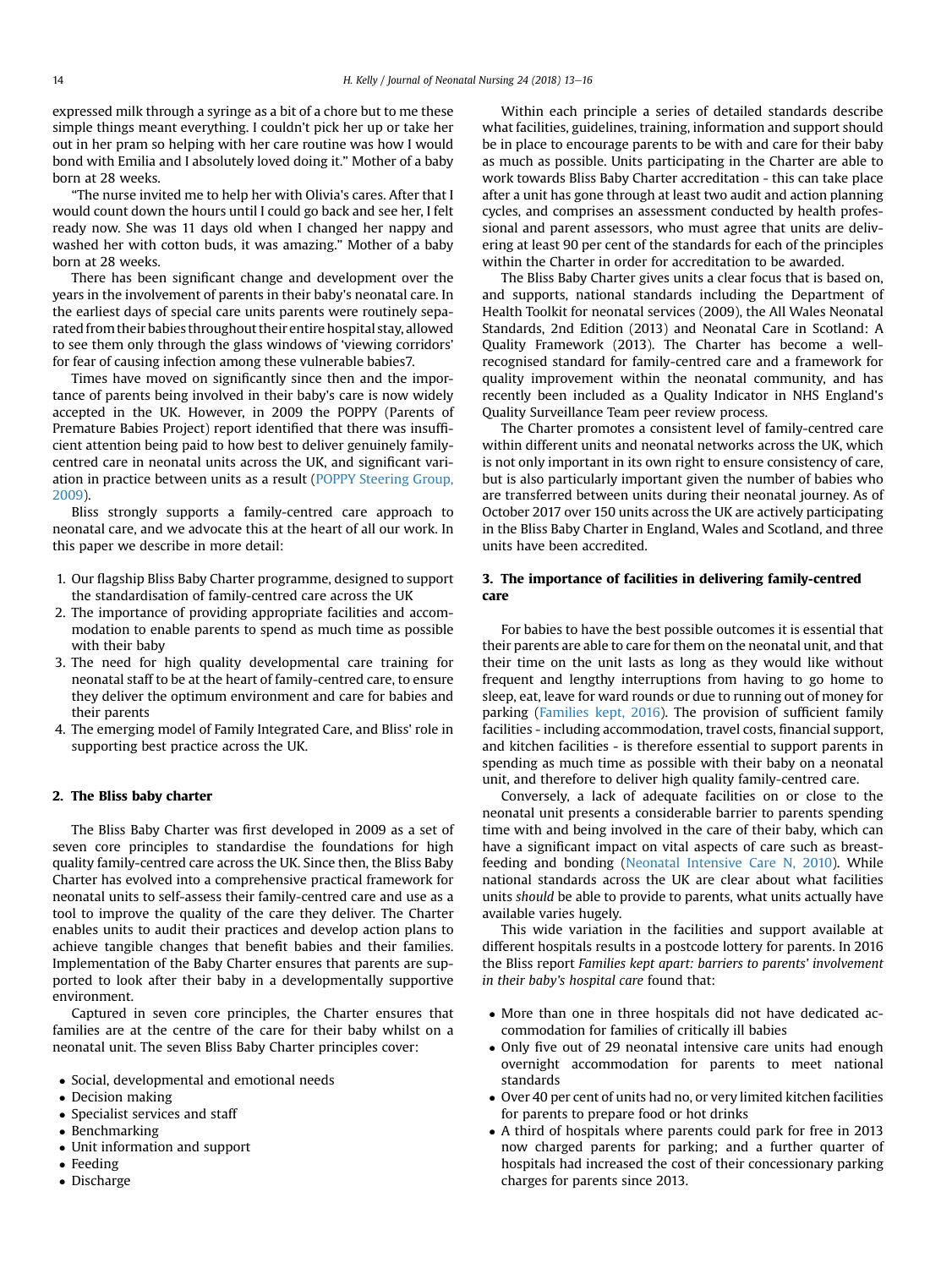"No food or drinks were provided and we were unable to eat on the ward at all, so although I took a packed lunch every day, I had to pay for drinks in order to be able to sit in the coffee shop and sneakily eat my own lunch" Mother of twins born at 30 weeks.

"We could only visit our baby two days a week when she was being cared for in the NICU. This carried on for six weeks. We were simply unable to afford to travel there every day". Mother of a baby born at 27 weeks.

Having a baby in neonatal care will always be an incredibly stressful and difficult time for families, but having the right facilities and support in place to help with the financial costs parents face can help to relieve some of these pressures and enable parents to focus on their baby, and their hands-on role in his or her care. It is also particularly important that there is equitable provision of support for parents across units, to facilitate ongoing parental involvement and family-centred care when a baby is transferred between units.

For families, a transfer from a neonatal unit which offers a lot of support to one which offers very little can be disconcerting, frustrating and stressful, and can undo patterns of parental care such as breastfeeding and skin-to-skin contact which had been established in the previous unit. Conversely, moving from a unit which offers little support to one where there is far more available can cause great distress to parents as they become aware of how much they have missed out on in their baby's first days and weeks of life.

# 4. The need for high quality developmental care training at the heart of family-centred care

Bliss advocates that neonatal staff should be provided with the funding and opportunities they need to develop and maintain their skills. Indeed, the availability of and access to staff training and education - and particularly training in developmental care - is a core element of units being able to deliver excellent family-centred care.

Since 2014 Bliss has partnered with the Family and Infant Neurodevelopmental Education (FINE) programme to develop a training toolkit for neonatal health professionals in the UK. FINE is a training model for health professionals that promote developmental care through sensitive interactions with the baby, engaging parents as partners in care, and individualising care according to infant behaviour, medical and developmental status [\(Warren, 2017\)](#page-3-0).

The FINE programme is based on three basic principles:

- Sensitive care is good for the brain this is neuroprotective because it helps to minimise stress and pain and to provide a nurturing environment.
- The importance of relationships between infants and caregivers, and between families and health professionals - the parent-infant relationship is key to a baby's future development and health, and it thrives when parents have opportunities to be close to and involved in their baby's care and comfort.
- Care for infants should be individualised Every infant is unique, and their needs will change according to circumstances, maturation and medical status. Some interventions may be good for all; others need to be carefully adjusted to maximise the infant's, and the family's, strengths and to protect their vulnerability.

Within the framework of these three principles there are six core themes within FINE that cover both theory and practice in developmental care: infant development; observation of the baby; family participation; reflective practice; understanding how systems work; and supporting evidence. Through the FINE programme - which currently has 2 levels: the Foundation Toolkit; Practical Skills - neonatal professionals can develop the skills they need to work collaboratively with parents to give high quality familycentred care that follows the principles of sensitive, relationshipbased and individualised care.

# 5. The family integrated care model

In recent years, the work of the Mount Sinai Hospital in Toronto in developing a new model for delivery of family-centred care, Family Integrated Care - has attracted a lot of interest and attention in the UK, and indeed other parts of the world. This model, originally based on neonatal practice in Estonia, establishes a structure to support parents as partners in the neonatal care team for their baby, and places significant emphasis on empowering health professionals to be coaches, mentors and counsellors for parents. Parent education, mainly delivered by nursing staff together with 'veteran parents', teaches parents what they need to know to become fully active team members caring for their baby on the neonatal unit. Parents are taught and supported to be involved in all possible aspects of their baby's daily care - including feeding, changing nappies, and administering oral medication - as well as to play an active role in daily ward round discussions. Staff training is vital to ensure this education for parents enables them to deliver hands-on care in a way that best supports their baby's development.

### 5.1. The UK family integrated care working group

In light of the strong interest across a number of units in developing Family Integrated Care in the UK, Bliss has convened a working group bringing together a range of experts to consider how it can help to build on and enhance existing programmes to improve both family-centred care and developmental care, all designed to improve the quality of neonatal care provided for babies and families. The working group is multidisciplinary, and is made up of health professionals and parents from five hospitals across England, Scotland and Wales which have started to take forward their own approach to implementing the Family Integrated Care model. The group was established in 2016, and its aims have been agreed as:

- To share knowledge and best practice of Family Integrated Care in the UK
- To build on the current body of evidence surrounding Family Integrated Care
- To hold a national conference on Family Integrated Care for health professionals
- To link with international partners to promote the work going on in the UK
- To develop a framework for Family Integrated Care in the UK that can be adopted/adapted by individual units
- To seek ways to incorporate Family Integrated Care into the Bliss Baby Charter

By September 2017 Bliss, supported by the working group, had delivered three Family Integrated Care conferences to over 250 health professionals. These conferences provided an introduction to the Family Integrated Care model, and its relationship to complementary models of care, and also provided delegates with practical tips on how to implement Family Integrated Care on their unit. There were also a number of opportunities to hear from parents who have been on a unit delivering Family Integrated Care and their experiences of this.

"Fantastic overview of FICare and excellent reflections of the units and personal experiences" Delegate from Bliss Study Day, 2017.